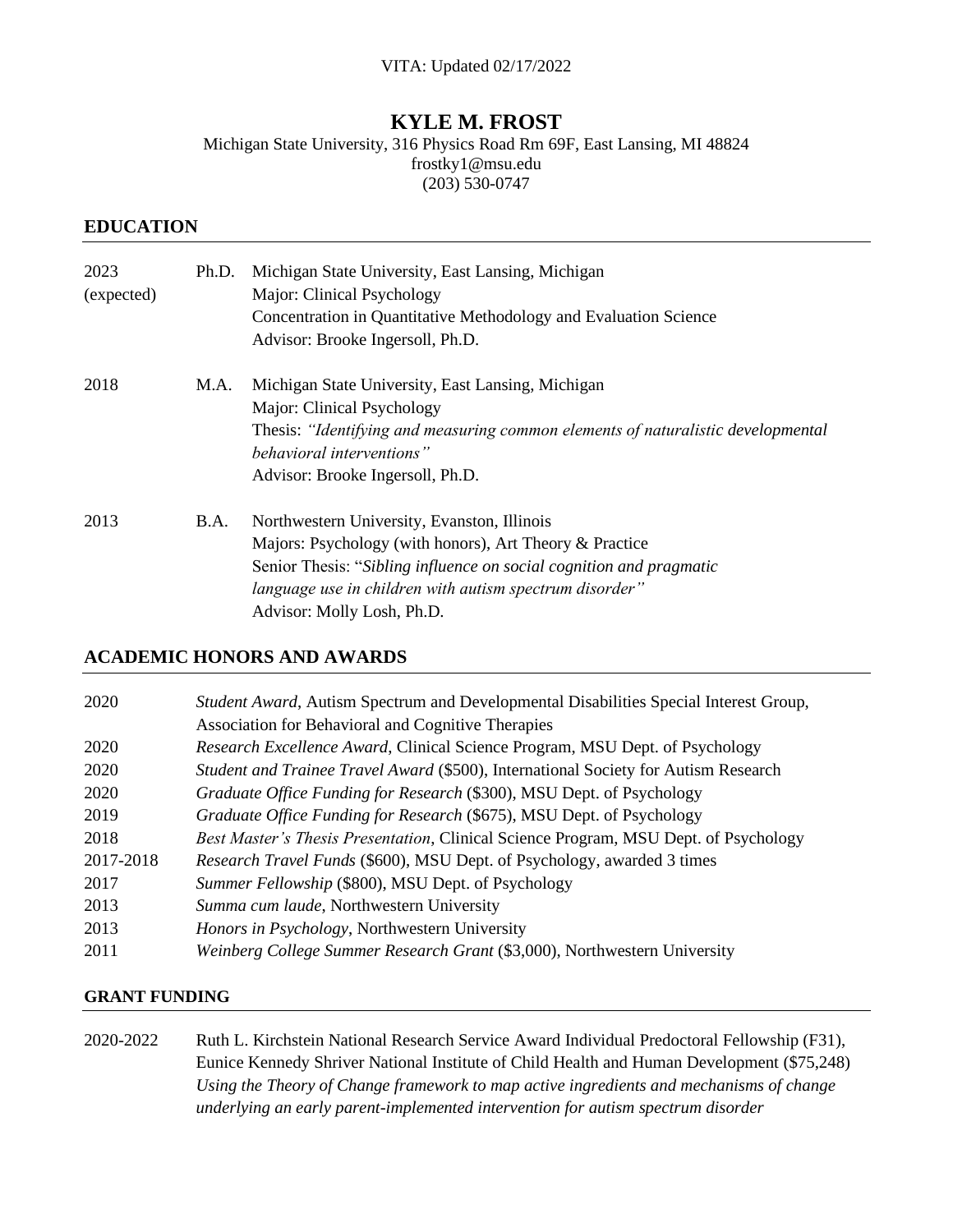# **RESEARCH EXPERIENCE**

- 09/20-08/22 Principal Investigator. Michigan State University, East Lansing, Michigan.
	- My NIH-funded dissertation research, '*Using the Theory of Change framework to map active ingredients and mechanisms of change underlying an early parent-implemented intervention for autism spectrum disorder'* is a mixed-methods study including qualitative interviews and analysis with various professional and community stakeholders, in addition to quantitative analyses using archival data. Responsibilities include study conceptualization, data collection and analysis, research dissemination, and a variety of training activities to support the completion of the research.
- 08/16-08/19 Graduate Research Assistant. Michigan State University, Autism Lab, East Lansing, Michigan. Supervisor: Brooke Ingersoll, Ph.D.
	- Research assistant for the *Parent Involvement Project*, an NIH-funded RCT examining the efficacy of a telehealth intervention. Responsibilities include intervention delivery, monthly support calls with families, video coding, data collection and analysis, and training and supervision of undergraduate RAs.
- 06/15-06/16 Research Assistant. Weill Cornell Medical College, Center for Autism and the Developing Brain, White Plains, New York.

Supervisor: Catherine Lord, Ph.D.

- *Longitudinal Studies of Autism Spectrum Disorders:* Conducted the 23-year follow-up of a longitudinal cohort referred for autism evaluation at age 2, including administering a testing battery to adults with ASD and other developmental disabilities and their family members.
- 10/13-6/15 Research Assistant. Weill Cornell Medical College, Center for Autism and the Developing Brain, White Plains, New York. Supervisor: Catherine Lord, Ph.D.
	- *Adaptive Interventions for Minimally Verbal Children with Autism in the Community (AIM-ASD)*: Implemented two evidence-based interventions in schools with minimally verbal, school-aged children with ASD as part of a multi-site randomized-controlled intervention trial. Recruited local school districts and individual families, and completed screenings, intakes, and consents with prospective participants.
- 03/12-06/13 Undergraduate Research Assistant. Northwestern University, Neurodevelopmental Disabilities Lab, Evanston, Illinois. Supervisor: Molly Losh, Ph.D.
	- Conducted independent research for senior thesis, completed literature reviews, and presented in lab meetings and journal club. Analyzed video recordings for pragmatic language use as part of a large-scale family-genetic study of ASD.
- 06/11-08/11 Student Investigator. Northwestern University, Evanston, Illinois. Supervisor: Michael Rakowitz, MFA.
	- Completed an experiential summer research project ("Bringing outsider art into the gallery") in collaboration with two local nonprofits: H.A.V.E. Dreams, an autism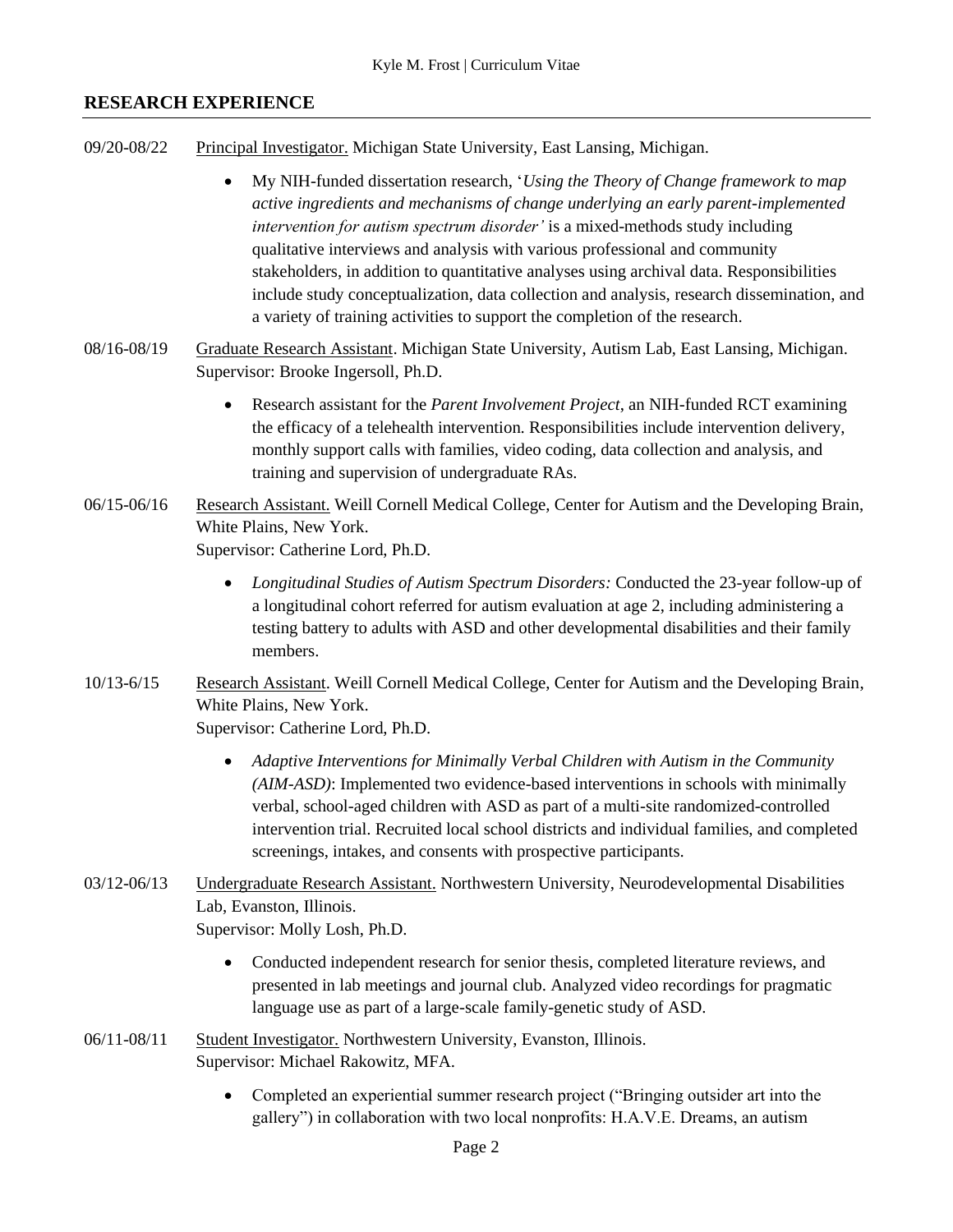resource center, and the Evanston Art Center. Led biweekly art programs with children and teens with ASD, which culminated in a week-long public gallery exhibition featuring the children's art work.

01/11-06/12 Research Assistant. Northwestern University, Cognition and Communication Lab, Evanston, Illinois.

Supervisor: William (Sid) Horton, Ph.D.

• Ran undergraduate participants in eye tracking studies, and generated stimuli for a project on readers' understanding of metonymic expressions.

**PUBLICATIONS** *\* indicates mentored research assistant.*

- Edmunds, S. R., **Frost, K. M.**, Sheldrick, R. C., Bravo, A., Straiton, D., Pickard, K., Grim, V., Drahota, A., Kuhn, J., Azad, G., Pomales Ramos, A., Ingersoll, B., Wainer, A., Ibańez, L. V., Stone, W. L., Carter, A., & Broder-Fingert., S. (2022). A method for defining the CORE of a psychosocial intervention to guide adaptation in practice: Reciprocal Imitation Teaching as a case example. *Autism*. <https://doi.org/10.1177/13623613211064431>
- **Frost, K. M., Russell, K. M., & Ingersoll, B.** (2021). Using qualitative content analysis to understand the active ingredients of a parent-mediated naturalistic developmental behavioral intervention. *Autism, 25*(7), 1935- 1945. [https://doi.org/10.1177/13623613211003747](https://doi.org/10.1177%2F13623613211003747)
- Pickard, K., Mellman, H., **Frost, K. M.**, Reaven, J., & Ingersoll, B. (2021). Balancing fidelity and flexibility: Usual care for young children with and at-risk for autism spectrum disorder within an early intervention system. *Journal of Autism and Developmental Disorders.* <https://doi.org/10.1007/s10803-021-04882-4>
- **Frost, K. M**., Brian, J., Gengoux, G., Hardan, A., Rieth, S., Stahmer, A., & Ingersoll, B. (2020). Identifying and measuring common elements of naturalistic developmental behavioral interventions for autism spectrum disorder. *Autism, 24*(8), 2285-2297. [https://doi.org/10.1177/1362361320944011](https://doi.org/10.1177%2F1362361320944011)
- **Frost, K. M.**, Russell, K. M.\*, & Ingersoll, B. (2020). Using thin slice ratings to measure social communication in children with autism spectrum disorder. *Research in Autism Spectrum Disorders, 74.* <https://doi.org/10.1016/j.rasd.2020.101550>
- Casagrande, K., **Frost, K. M.**, Bailey, K. M.\*, Ingersoll, B. (2020). Positive predictors of life satisfaction in college students with autism and their neurotypical peers. *Autism in Adulthood, 2*(2), 163-170. <https://doi.org/10.1089/aut.2019.0050>
- Bailey, K. M.\*, **Frost, K. M.**, Casagrande, K., Ingersoll, B. (2020). The relationship between social experience and subjective well-being in college students with autism: A mixed methods study. *Autism, 24*(5), 1081- 1092*.* <https://doi.org/10.1177/1362361319892457>
- **Frost, K. M.**, Bailey, K. M.\*, & Ingersoll, B. (2019). 'I just want them to see me as… me': Identity, disclosure practices, and community among college students on the autism spectrum. *Autism in Adulthood, 1*(4), 268-275. <https://doi.org/10.1089/aut.2018.0057>
- **Frost, K. M.**, Koehn, G. N.\*, Russell, K. M.\*, & Ingersoll, B. (2019) Measuring child social communication across contexts: Applying the BOSCC to play and snack routines. *Autism Research, 12*(4), 636-644*.* <http://dx.doi.org/10.1002/aur.2077>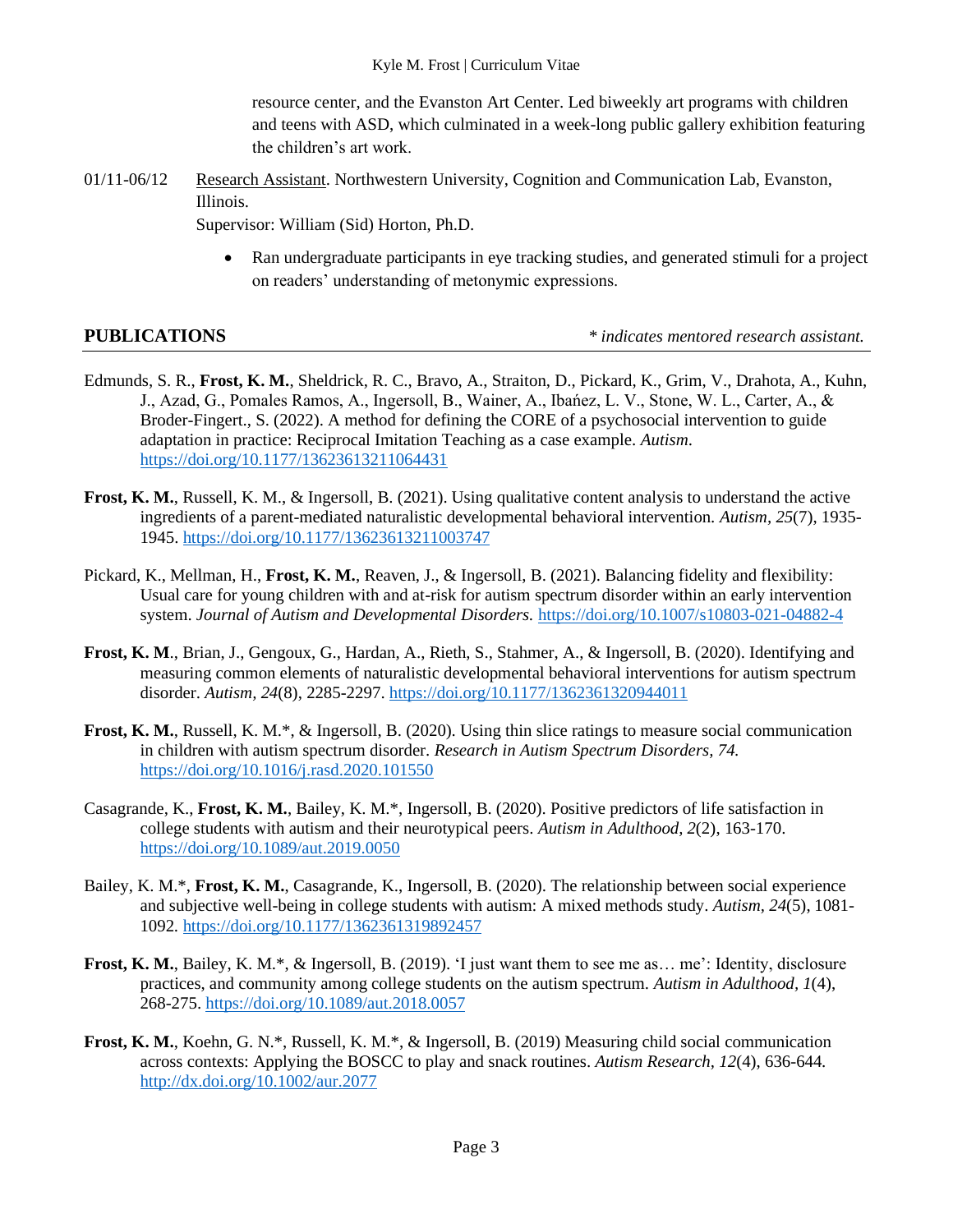- Russell, K. M.\*, **Frost, K. M.**, & Ingersoll, B. (2019). The Relationship between Subtypes of Repetitive Behaviors and Anxiety in Children with Autism Spectrum Disorder. *Research in Autism Spectrum Disorders, 62,* 48-54. <https://doi.org/10.1016/j.rasd.2019.03.006m>
- Berry, K. C., **Frost, K. M.**, & Russell, K.\* (2018) Restricted and Repetitive Behaviors in Autism Spectrum Disorder: A Review of Associated Features and Presentation Across Clinical Populations. *Current Developmental Disorders Reports*, *5*(2), 108-115. <https://doi.org/10.1007/s40474-018-0139-0>
- **Frost, K. M.**, Hong, N., & Lord, C. (2017). Correlates of adaptive functioning in minimally verbal children with autism spectrum disorder. *American Journal on Intellectual and Developmental Disabilities*, *122*(1), 1- 10. <https://doi.org/10.1352/1944-7558-122.1.1>

# **PUBLICATIONS IN PREPARATION/UNDER REVIEW**

- **Frost, K. M.**, Venker, C., & Ingersoll, B. (under review). Considering simplified adult language models in the context of naturalistic developmental behavioral interventions.
- **Frost, K. M.**, Pomales Ramos, A., & Ingersoll, B. (under review). Short report: Response to joint attention and object imitation as predictors of expressive and receptive language growth rate in young children on the autism spectrum.
- Straiton, D., **Frost, K. M.,** Groom, B., & Ingersoll, B. (in preparation). Provider Perspectives on the Clinical Decision-Making Process of Offering Parent Training for Autistic Children in the Medicaid System: An Application of the Exploration, Preparation, Implementation, and Sustainment Framework
- **Frost, K. M.**, & Ingersoll, B. (in preparation) Developing and refining causal explanations of complex interventions: an exploratory sequential mixed methods approach.

## **BOOK CHAPTERS**

**Frost, K. M.,** Ingersoll, B., Bruinsma, Y., & Minjarez, M. B. (2019) Instructional Cues and Prompting. In Y. Bruinsma, M. B. Minjarez, L. E. Schreibman, & A. Stahmer (Eds.). *Naturalistic Developmental Behavioral Interventions in the Treatment of Children with Autism Spectrum Disorder*. Brookes Publishing.

#### **CONFERENCE PRESENTATIONS** *\* indicates mentored research assistant.*

#### **Panel and Oral Presentations**

- **Frost, K. M.**, & Ingersoll, B. (2021, May). *Self-reported Utilization of Developmental and Behavioral Intervention Techniques by Applied Behavior Analysis Providers.* In M. Pellecchia (Chair), *Can Behavioral and Developmental Science Live Happily Ever After? An Overview and Application of Naturalistic Developmental Behavioral Intervention.* Symposium accepted at the Applied Behavior Analysis International annual meeting.
- **Frost, K. M.**, Koehn, G. N.\*, Russell, K. M.\*, & Ingersoll, B. (2019, May) Measuring child social communication across contexts: Similarities and differences across play and snack routines. Oral presentation at the International Society for Autism Research, Montreal, QC.
- **Frost, K. M.**, & Ingersoll, B. (2019, April). *Identifying and measuring common elements of naturalistic developmental behavioral interventions for ASD*. In G. Gengoux (Chair), *Naturalistic Developmental Behavioral Interventions (NDBIs): Expanding Intervention Programs and Developing Assessment Tools*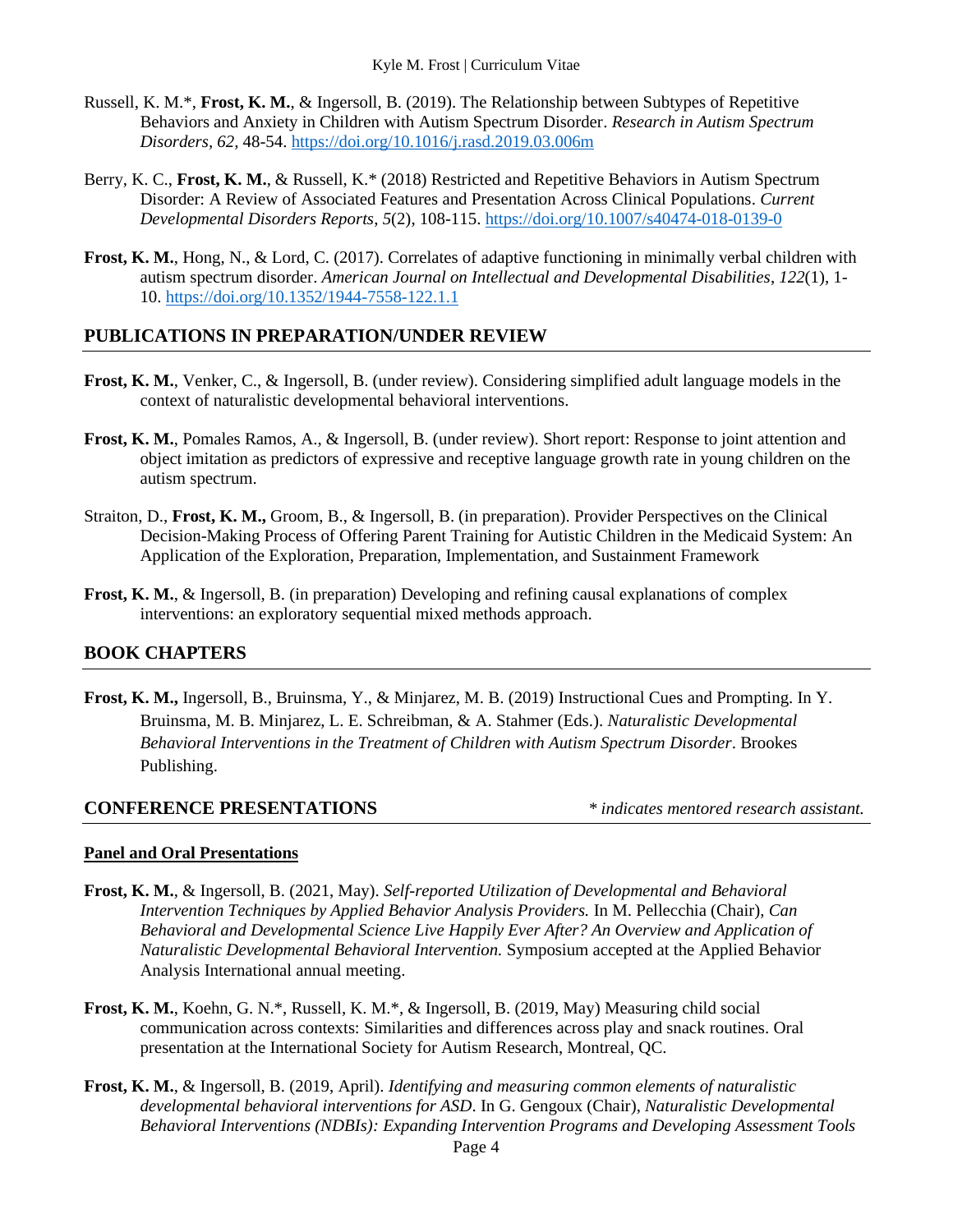*for Children with Diverse Neurodevelopmental Disabilities*. Symposium conducted at the Gatlinburg Conference for Research and Theory in Intellectual and Developmental Disabilities, San Antonio, TX.

#### **Poster Presentations**

- Edmunds, S. R., **Frost, K. M.**, Sheldrick, R. C. Bravo, A., Straiton, D., Broder-Fingert, S. (2022, February). Defining an Intervention's "CORE" to Promote Adaptation and Equity in Practice. Poster accepted at the Conference on Research Innovations in Early Intervention Biannual meeting, San Diego, CA.
- **Frost, K. M.**, & Ingersoll, B. (2021, May). Moderators of social communication growth during a parent-mediated intervention. Poster accepted at the International Society for Autism Research Annual Meeting.
- Pickard, K., Mellman, H., **Frost, K. M.**, Reaven, J., & Ingersoll, B. (2021, May). Provider Perspectives on Usual Care and NDBI Models within an Early Intervention System. Poster accepted at the International Society for Autism Research Annual Meeting.
- **Frost, K. M.**, Russell, K., & Ingersoll, B. (2020, November). *Parent perspectives on the active ingredients of a parent-implemented naturalistic developmental behavioral intervention*. Poster accepted at the Association for Behavioral and Cognitive Therapy Annual Convention.
- **Frost, K. M.**, & Ingersoll, B. (2020, May). *Utilization of Developmental and Behavioral Intervention Techniques in Usual Care: Initial Validation of a Self-Report Rating Scale in a Sample of Applied Behavior Analysis Providers.* Poster accepted at the International Society for Autism Research Annual Meeting.
- Russell, K.\*, **Frost, K. M.**, & Ingersoll, B. (2019, May). *Using thin slice ratings to measure social communication in children with autism spectrum disorder.* Poster presented at the International Society for Autism Research Annual Meeting, Montreal, QC, CA.
- Casagrande, K., **Frost, K. M.**, & Ingersoll, B. (2019, May). *Understanding College-Specific and General Well-Being Students with and without ASD.* Poster presented at the International Society for Autism Research Annual Meeting, Montreal, QC, CA.
- Bailey, K. M.\*, **Frost, K. M.**, Casagrande, K., & Ingersoll, B. (2019, May). *A Mixed Methods Evaluation of Social Experiences and Well-Being of College Students with ASD.* International Society for Autism Research Annual Meeting, Montreal, QC, CA.
- **Frost, K. M.**, & Ingersoll, B. (2018, November). *Identifying and measuring common elements of naturalistic developmental behavioral interventions for ASD*. Poster session presented at the Association for Behavioral and Cognitive Therapies, Washington, DC.
- Russell, K.\*, **Frost, K. M.**, & Ingersoll, B. (2018, April). *Subtypes of Repetitive Behaviors and Anxiety in Children with Autism Spectrum Disorder*. Poster session presented at the Midwestern Psychological Association, Chicago, IL.
- Bailey, K. M.\*, **Frost, K. M.**, Casagrande, K., Ingersoll, B. (2018, April). *Factors Affecting Life Satisfaction in College Students with Autism Spectrum Disorder.* Poster session presented at the Midwestern Psychological Association, Chicago, IL.
- **Frost, K. M**. & Ingersoll, B. (2017, May). *The relationship between intervention fidelity and child social communication gains in a parent-mediated intervention.* Poster session presented at the International Meeting for Autism Research, San Francisco, CA.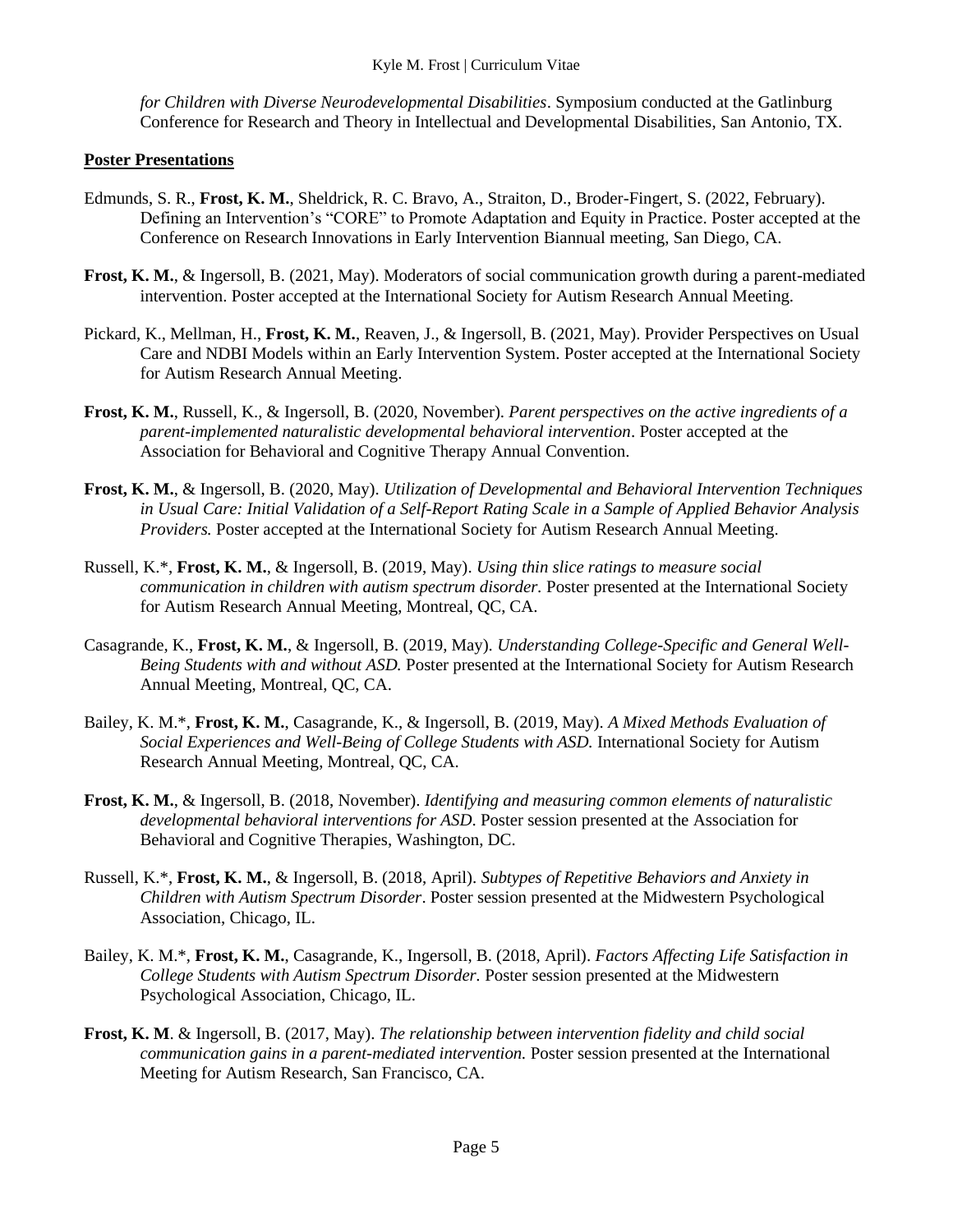- **Frost, K. M.**, Pepa, L. A., Gotham, K. & Lord, C. (2016, May). *Correlates of self-reported quality of life in verbally-able young adults with autism spectrum disorder*. Poster session presented at the International Meeting for Autism Research, Baltimore, MD.
- Grzadzinski, R., Dufek, S., Carberry, C., Hamo, A., **Frost, K. M.**, Heyman, M., Dick, C., Manevich, S., Hong, N., Pickles, A. & Lord, C. (2016, May). *Preliminary reliability and validity of the brief observation of social communication change (BOSCC)*. Paper presented at the International Meeting for Autism Research. Baltimore, MD.
- Hong, N., **Frost, K. M.**, & Lord, C. (2015, March). *Social adaptive functioning and autism symptoms in minimally verbal children with autism spectrum disorder*. Poster session presented at the Society for Research in Child Development Biannual Conference, Philadelphia, PA.
- **Frost, K. M.**, & Losh, M. (2013, June). *Sibling influence on social cognition and pragmatic language use in children with autism spectrum disorder*. Poster presented at the Northwestern Undergraduate Research and Arts Exposition, Evanston, IL.

# **CLINICAL EXPERIENCE**

# **Therapy**

| $10/17$ -present | Graduate clinician. Psychological Clinic, Michigan State University, East Lansing, MI                                                                                                                                                                                                                |  |
|------------------|------------------------------------------------------------------------------------------------------------------------------------------------------------------------------------------------------------------------------------------------------------------------------------------------------|--|
|                  | Supervisors: Brooke Ingersoll, Ph.D., BCBA-D; Timothy Goth-Owens, Ph.D.; Jason Stentoumis,                                                                                                                                                                                                           |  |
|                  | Psy.D.; Natalie Moser, Ph.D.                                                                                                                                                                                                                                                                         |  |
|                  | Provide evidence-based individual therapy in person and via telehealth with children, adolescents,<br>and adults, for presenting concerns such as anxiety disorders, autism spectrum disorder,<br>disruptive behavior disorders, major depression, elimination disorders, and trauma. Participate in |  |
|                  | biweekly Child Cognitive Behavioral Therapy supervision group, including didactics and case<br>presentations.                                                                                                                                                                                        |  |
| 10/19-02/20      | Group leader, Parent Wellbeing therapy group, Psychological Clinic, Michigan State University,<br>East Lansing, MI. Supervisor: Brooke Ingersoll, Ph.D., BCBA-D                                                                                                                                      |  |
|                  | Led a theory-based parent well-being group for parents of children on the autism spectrum or<br>with other social challenges. Group focused on coping skills, advocacy and communication skills,<br>and developing formal and informal supports.                                                     |  |
| 08/19            | Counselor, Confident Kids Camp, Thriving Minds Behavioral Health, Brighton, MI. Supervisor:<br>Aimee Kotrba, Ph.D.                                                                                                                                                                                   |  |
|                  | Delivered behavioral therapy for teens with selective mutism as part of a 5-day, 30-hour intensive<br>therapy program. Included 1:1 behavioral therapy with a camper as well as a variety of group-<br>based therapeutic activities in a classroom and in community settings.                        |  |
| 10/18-02/19      | Group co-leader, Friendship Club therapy group, Psychological Clinic, Michigan State<br>University, East Lansing, MI. Supervisor: Brooke Ingersoll, Ph.D., BCBA-D                                                                                                                                    |  |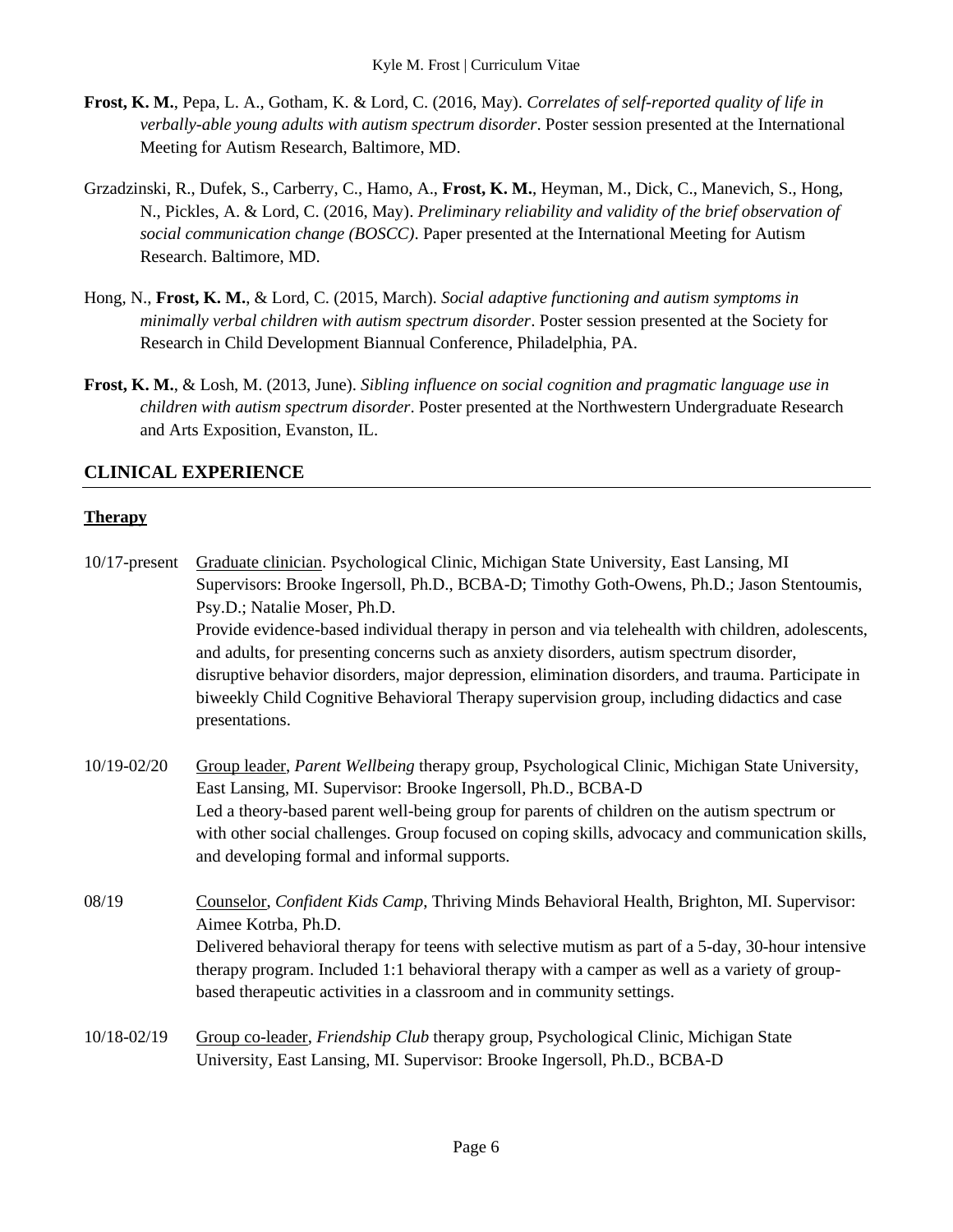Co-led an evidence-based social skills group for children on the autism spectrum and other social challenges using *Unstuck and On Target!: An Executive Function Curriculum to Improve Flexibility for Children with Autism Spectrum Disorders.*

10/16-10/19 Project ImPACT Therapist. MSU Autism Lab, Michigan State University, East Lansing, MI. Supervisor: Brooke Ingersoll, Ph.D., BCBA-D Coach parents via telehealth to use Project ImPACT, an evidence-based parent-mediated social communication intervention for young children with autism spectrum disorder or related social communication difficulties.

10/13-6/15 Interventionist. Weill Cornell Medical College, Center for Autism and the Developing Brain, White Plains, New York. Supervisor: Catherine Lord, Ph.D. Implemented two evidence-based interventions (JASPER and Discrete Trial Teaching) in schools with minimally verbal, school-aged children on the autism spectrum. Conducted parent training sessions in family homes.

#### **Assessment**

- 10/17-03/20 Graduate clinician. Psychological Clinic, Michigan State University, East Lansing, MI Supervisors: Brooke Ingersoll, Ph.D., BCBA-D; Timothy Goth-Owens, Ph.D. Conduct psychological assessments with children and adults. Develop proficiency in administration, scoring, and interpretation of assessments across the domains of intellectual functioning, academic achievement, executive functioning, memory, attention, motor skills, and social-emotional functioning. Assessments include integrated reports and in-person feedback session with personalized treatment recommendations.
- 10/17-03/20 Graduate clinician. Autism Clinic, Michigan State University, East Lansing, MI Supervisors: Brooke Ingersoll, Ph.D., BCBA-D Conducted comprehensive autism-specific assessments for adults and children. Developed proficiency in administration, scoring, and interpretation of assessments for ASD. Assessments include integrated reports and in-person feedback session with personalized treatment recommendations.
- 06/15-06/16 Assessor. Weill Cornell Medical College, Center for Autism and the Developing Brain, White Plains, New York. Supervisor: Catherine Lord, Ph.D. Administered a test battery, including cognitive, diagnostic, adaptive functioning, and autism assessments to autistic adults and adults with other developmental and learning disabilities and their family members as part of a longitudinal research study.

## **Consultation and Supervision**

06/21-present Peer Supervisor. Psychological Clinic, Michigan State University, East Lansing, MI Supervisor: Natalie Moser, Ph.D. Provide peer supervision to first- and second-year practicum students working with clients on the autism spectrum and with other developmental disabilities.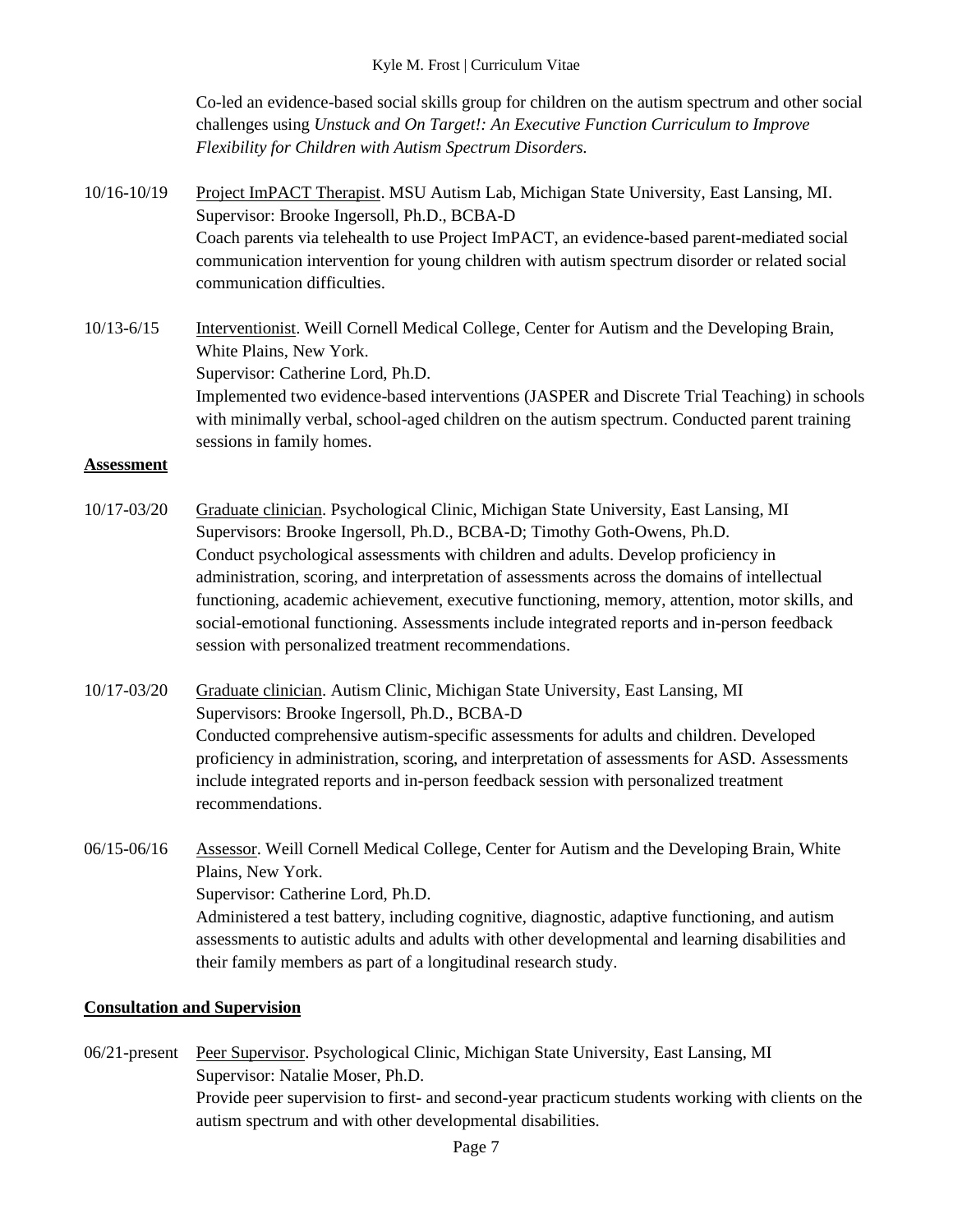11/19-03/21 Project ImPACT Trainer Consultant. MSU Autism Lab, Michigan State University, East Lansing, MI

Supervisors: Brooke Ingersoll, Ph.D., BCBA-D

Provided professional consultation in individual and group formats to support community providers in achieving certification in Project ImPACT, an evidence-based parent-mediated social communication intervention for young children with autism spectrum disorder or related social communication difficulties.

# **ADVANCED CLINICAL TRAINING**

| Mental Health Services with Transgender Clients: Affirming Practices and Facilitating Access to<br>Gender Affirming Medical Care: Michigan State University, East Lansing, MI |
|-------------------------------------------------------------------------------------------------------------------------------------------------------------------------------|
| Human Trafficking Seminar, School and Clinical Psychology programs, Michigan State<br>University, East Lansing, MI                                                            |
| Competency-based Clinical Supervision: A Metatheoretical Approach. Michigan State<br>University, East Lansing, MI                                                             |
| Project ImPACT Introductory Workshop: Michigan State University, East Lansing, MI                                                                                             |
| Autism Diagnostic Observation Schedule - 2 <sup>nd</sup> Edition: Research Training. Center for Autism and<br>the Developing Brain, White Plains, New York.                   |
| Autism Diagnostic Interview – Revised: Research Training. Center for Autism and the<br>Developing Brain, White Plains, New York.                                              |
| Autism Diagnostic Observation Schedule – $2nd$ Edition: Clinical Training. Center for Autism and<br>the Developing Brain, White Plains, New York.                             |
| Structured Teaching: Introductory Training. Center for Autism and the Developing Brain, White<br>Plains, New York.                                                            |
| Early Start Denver Model: Introductory Training. Center for Autism and the Developing Brain,<br>White Plains, New York.                                                       |
| Enhanced Milieu Teaching. Vanderbilt University, Nashville, Tennessee.                                                                                                        |
| Joint Attention, Symbolic Play, Engagement and Regulation. University of California - Los<br>Angeles, Los Angeles, California.                                                |
| Discrete Trial Training. University of Rochester, Rochester, New York.                                                                                                        |
|                                                                                                                                                                               |

## **ADVANCED RESEARCH TRAINING**

- 2020 Designing a Mixed Methods Research Project Workshop: Michigan Mixed Methods Program, University of Michigan, Ann Arbor, MI
- 2021 Qualitative Research Summer Intensive: Research Talk and the University of North Carolina Odum Institute for Research in Social Science, Chapel Hill, NC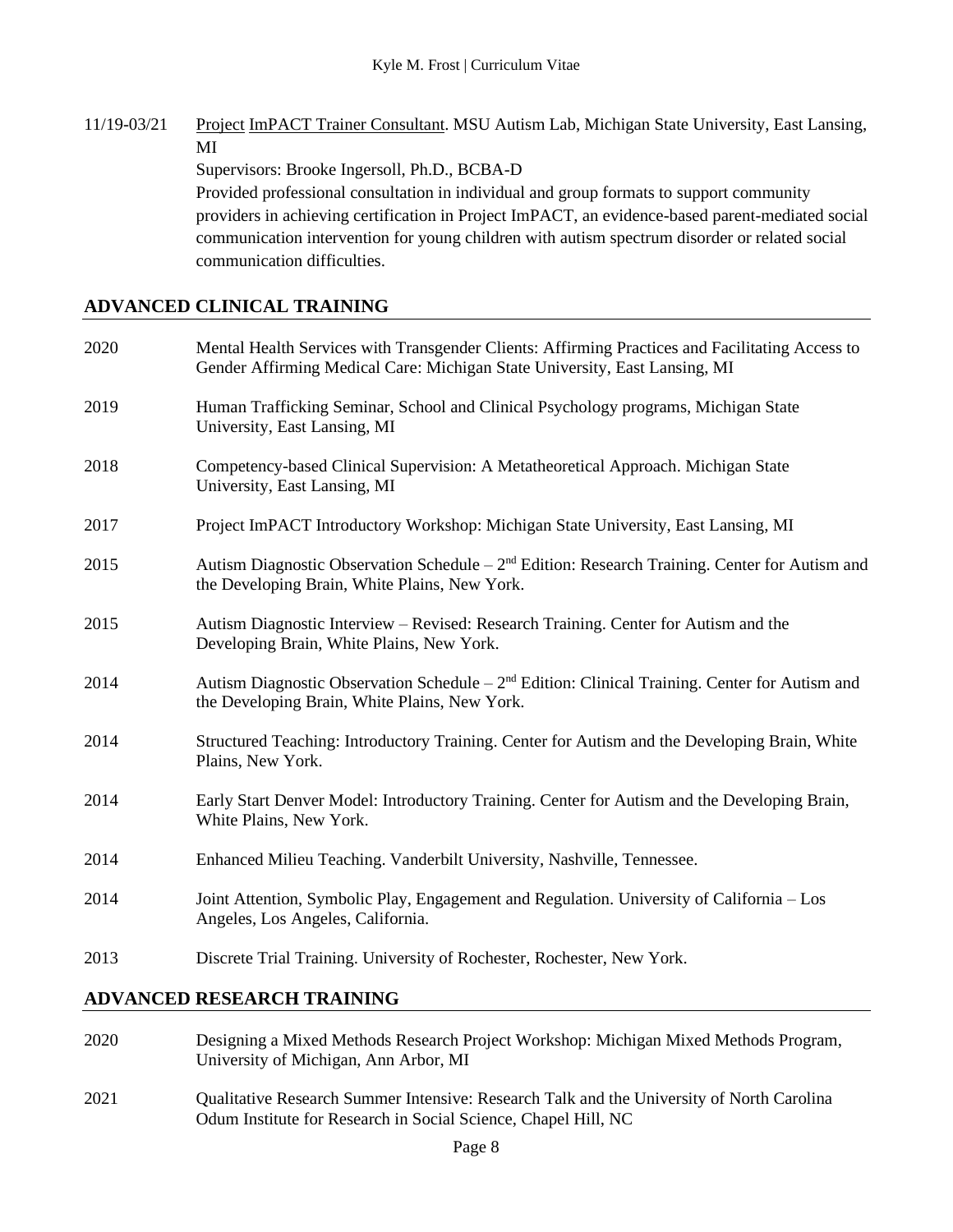- Fundamentals of Qualitative Research
- Ten Tips for Publishing Qualitative Research
- Coding and Analyzing Qualitative Data

#### **INVITED TALKS**

- 09/17/2020 *Collaborative Goal Setting in Early Intervention: Implications for Parent-Implemented Interventions.* Invited talk presented at the University of New Mexico Center for Development and Disability Imagine Conference 2020-21: A Future that is Flourishing.
- 09/10/2020 *Naturalistic Developmental Behavioral Interventions: Integrating Developmental and Behavioral Treatment Techniques to Support Young Children with ASD.* Invited talk presented at the University of New Mexico Center for Development and Disability Imagine Conference 2020-21: A Future that is Flourishing.

#### **RESEARCH TALKS**

- 10/31/2018 *Neurodiversity and Autism Research.* Research talk presented at the Clinical Science Forum, Department of Psychology, Michigan State University.
- 04/25/2018 *Video observations of children's social communication skills across contexts.* Research talk presented at the Clinical Science Forum, Department of Psychology, Michigan State University.
- 04/04/2018 *Identifying and Measuring the Common Elements of Naturalistic Developmental Behavioral Interventions.* Research talk presented at the Clinical Science Forum, Department of Psychology, Michigan State University.

## **PROFESSIONAL AND COMMUNITY TRAININGS GIVEN**

| 2020 | <i>Project ImPACT Introductory Workshop.</i> Virtual professional workshop given at Strides Toronto,<br>Toronto, ON, on 12/8-11/2020.                                                                          |
|------|----------------------------------------------------------------------------------------------------------------------------------------------------------------------------------------------------------------|
| 2019 | <i>Project ImPACT Introductory Workshop.</i> Professional workshop given at University of North<br>Texas Kristin Farmer Autism Center, Denton, TX, on 8/22-23/2019.                                            |
| 2018 | Project ImPACT Introductory Workshop. Professional workshop given at University of New<br>Mexico Center for Developmental Disabilities in Albuquerque, NM, on 8/15-16/2018.                                    |
| 2018 | Supporting individuals with Autism Spectrum Disorder and other developmental disabilities.<br>Professional training given at Saint Vincent's Catholic Charities Grand Rounds in Lansing, MI on<br>$4/5/2018$ . |

## **TEACHING EXPERIENCE**

2020, Spring Instructor of record Course: Abnormal Psychology (PSY 280), Michigan State University *Student evaluation mean scores (range 1-5; 1 "superior"): Instructor use of examples: 1.38 Opportunity to ask questions: 1.41 Course organization: 1.51*